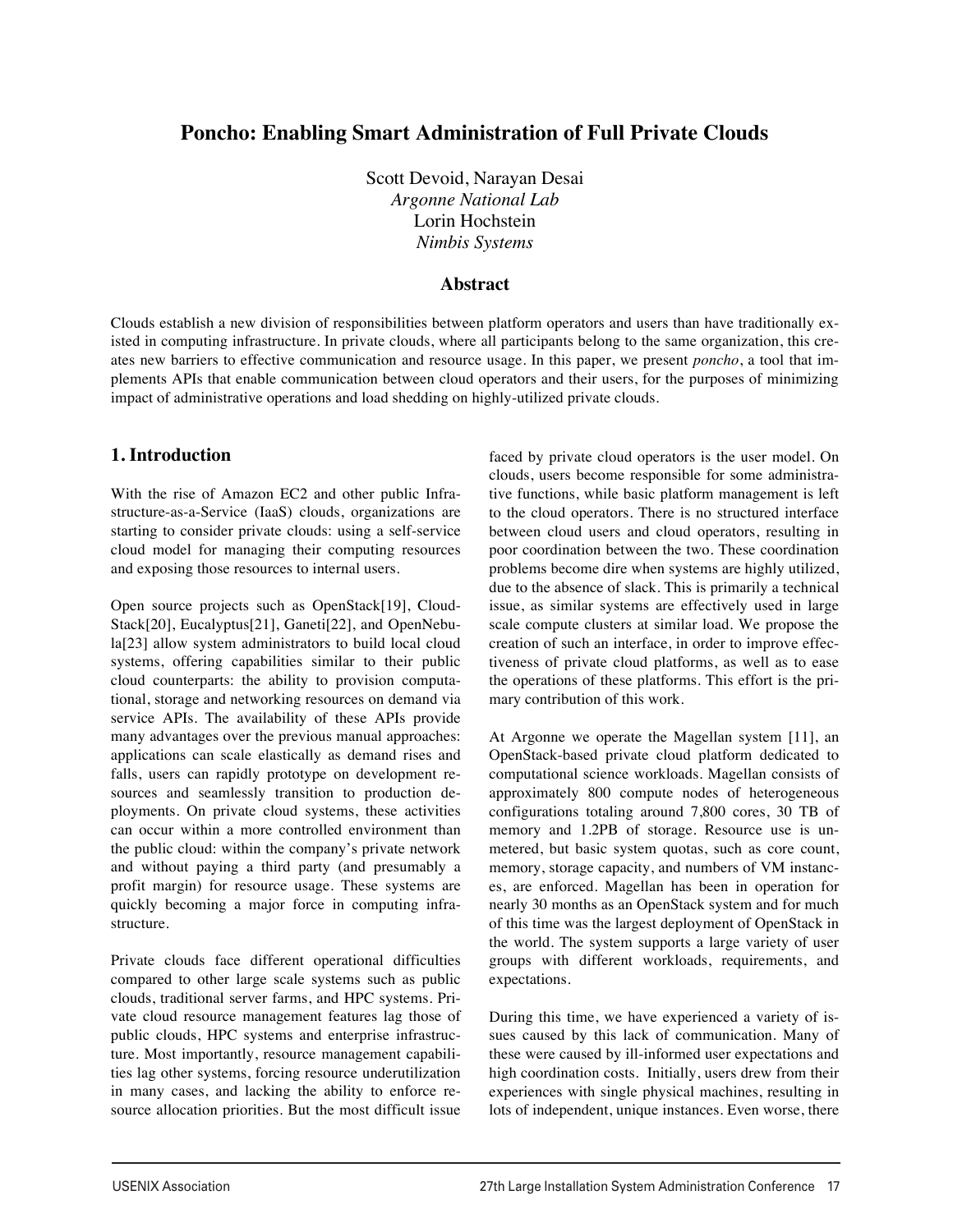was a widespread lack of understand of the ephemeral storage concept that is widely used in systems. These factors conspired to result in issues where serious user data could be (and occasionally was) lost due to the failure of ephemeral resources. These factors resulted in substantial work in case of resource failures, and caused us to be concerned in cases where service operations required termination of ephemeral virtual machines. In turn, this greatly increased our communication burden when preparing for service operations. This kind of event is representative of a larger class of events where the user support service level should be carefully considered when deploying such a system.

The cloud model for applications, that of horizontally scalable applications with robust fault tolerance, dynamic scalability, and extreme automation, is a poor match for legacy workloads, or some computational science workloads. The former architecture is ideal for cloud operators, as user services are tolerant to failures of underlying instances, while the latter is what many users need in order to achieve their goals. This mismatch is one of the challenges facing private cloud operators. Worse yet, this incongruity is hidden behind the abstractions provided by cloud APIs, limiting the ability of cloud operators and users to effectively collaborate.

This issue can, and must, be alleviated by improving the communication between users and operators. In this paper, we will discuss concrete operational and usability issues caused by this shortcoming, many of which are specific to private clouds. We will present poncho<sup>1</sup>, a lightweight conduit for API-driven communication via instance annotations, as well as comparing it with comparable facilities in public clouds. This system is currently in the early stages of deployment, with users beginning to incorporate annotations into their workloads.

# **2. 
Operational Challenges of Private Clouds**

Operationally, private clouds are distinct from public clouds and traditional computing infrastructure (HPC systems and server farms) in several ways. Private clouds are, by their nature, operated by an organization for internal users. While these are similar in many ways to public clouds, this model implies an alignment of goals between system operators and users that does not exist in the market-based interactions of public clouds. This alignment means that operators and users are invested in deriving the most institutional benefit from private cloud systems, and are expected to collaborate effectively. In many ways, this is analogous to server farms or HPC systems, where incentives are similarly aligned. The cloud user model becomes even more challenging on private clouds; responsibilities are divided responsibilities in a far more complex ways than on traditional infrastructure, and both end users and system operators are expected to collaborate. These factors combine to cause operational challenges in a variety of dimensions. We will discuss these in turn.

# **2.1 Private Clouds**

Private clouds are motivated by a desire to have the best of all possible worlds. Effectively, organizations want the benefits of public clouds in terms of flexibility, availability, and capacity planning, with the greater than 95% utilization rates of large scale HPC systems, and performance of traditional server farms. Also, many organizations want large multi-tenant systems, which enable economies of scale unavailable in unconsolidated infrastructure. Finally, organizations want a cloud where operators and users have aligned incentives, and can collaborate on organizational goals.

As always, the devil is in the details. When building private clouds, several challenges make it difficult to realize this ideal system goal. The state of private cloud software, while improving quickly, lags behind large scale public clouds like AWS. The flexibility of the cloud resource allocation model, where users have unfettered access to resources, requires that different groups perform specialized functions: operators build the cloud platform, while users build services and applications using these resources, and the APIs that encapsulate them. These APIs are insufficient to express the full range of user goals, rather, users specify requests in resource-centric notation. The end results of this approach are a stream of requests that the cloud resource manager attempts to satisfy, with no knowledge of their relative importance, duration, or underlying use case. Because there is no conduit for user intent information, it is difficult for users and operators to coordinate effectively. Moreover, this makes direct collaboration between users and operators, a key benefit of private clouds, considerably more difficult.

 $1$  Ponchos are useful in circumstances directly following clouds filling.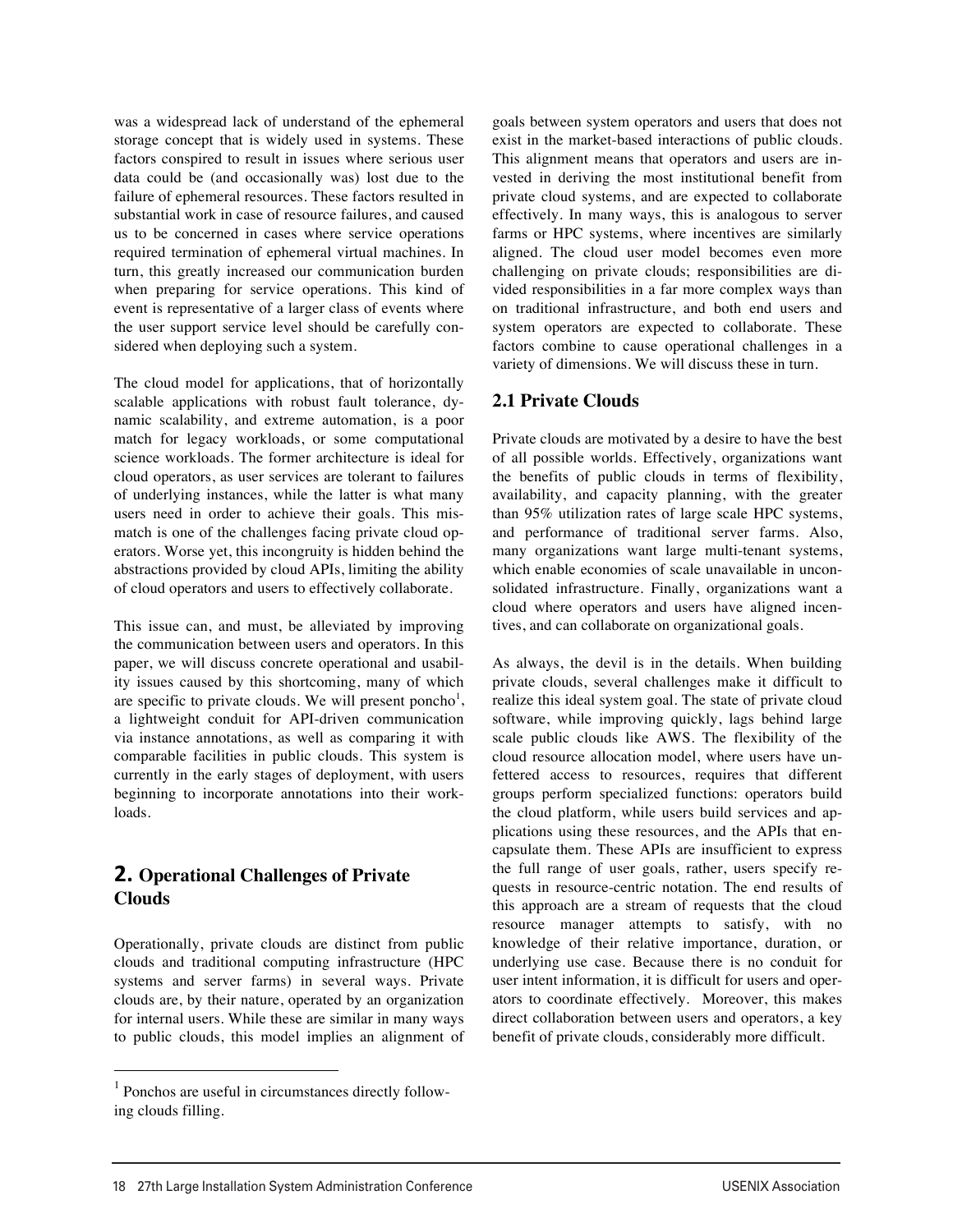#### **2.2 The Private Cloud/Openstack Resource Management Model**

OpenStack provides APIs to access compute, storage, and networking resources. Resource allocations in OpenStack have no time component; that is, there is no duration. This shortcoming has several important effects, all of which center on resource reclamation. First, resources can't be reclaimed by the system when needed for other work. This limits the ability of the scheduler to implement priority scheduling, as resources are committed to a request once they are awarded, until the user releases them. Second, when the system fills, it becomes effectively useless until resources are released. This disrupts the appearance of elasticity in the system; if users can't request resources and be confident in their requests being satisfied, it causes them to behave pathologically, hoarding resources and so forth. Finally, this model poses serious challenges to the effectiveness goal of private clouds, because the system can't reclaim resources that are being ineffectively used or left idle altogether. This is a distinct goal of private clouds, because resource provider and resource consumer incentives are aligned.

OpenStack only has two methods for implementing resource management policies: request placement, and quotas. Both of these methods are inadequate for multitenant systems, where users have competing goals. Resource placement includes methods for selection of resources when new requests arrive. These decisions are *sticky*, that is, they persist until the allocation is terminated, so they aren't useful for implementing policy in steady state operations. Quotas are a component of the solution, and are the only method to implement fairness by default. Because these quotas are static, and are hard quotas, they are a blunt instrument, and can't be used to softly change user behavior.

# **2.3 Private Cloud User Model and the Role of Platform Operators**

One of the major features of private clouds is a reformulation of responsibilities centering on the role of users and platform operators. In the private cloud model, platform operators are responsible for the health of the underlying cloud platform, including API endpoints, and hardware infrastructure, as well as aiming to meet the SLAs for allocated resources. Users are responsible for everything that happens inside of resources. Furthermore, these resources are black boxes; platform operators don't have any visibility into user allocations, or their states. This disconnect is problematic from a variety of perspectives. First, operators are unable to accurately assess the impact of failures, terminations, and service actions. Second, operators can't determine which resources are in use for tasks important to users, versus lower priority tasks they may be running. Building a channel for communication between users and operators creates an opportunity for explicit collaboration, where only ad-hoc methods previously existed.

# **3. User/Operator Coordination on Private Clouds**

While private clouds are a quickly growing architecture for computing resources, the current state of the art leaves several operational gaps, as described above. In order to address these issues, we propose the addition of two methods for coordination between users and operators. The first of these is an annotation method, whereby users can describe the properties of their VMs. This enables users to communicate requirements and expectations to cloud operators unambiguously. Also, these annotations allow system operators to reclaim resources and take other actions while minimizing user impact. The second component is a notification scheme whereby users are told when their resources are affected by failures, resource contention or administrative operations. Both of these mechanisms are used by the third component, which plans "safe" operations based on user annotations and notifies users as needed. In this section, we will discuss the explicit use cases this work addresses, as well as design and implementation of these features.

# **3.2 Use Cases**

Many private cloud operations are impacted by the lack of good information flows between users and operators, as well as the basic model offered for resource management. We find that users have particular use cases for each of their instances--information that should be communicated to the cloud operators. Operators need to perform a variety of service actions on the resources that comprise the cloud and lack the tools to plan actions while minimizing user impact.

# **3.2.1 Instance Use Cases**

Most of the activity on our system is centered around the following broad use cases. Each of these is impacted by the lack of good communication between operators and users.

Service instances - Service instances implement network accessible services. Often, these services must answer requests immediately, hence have availability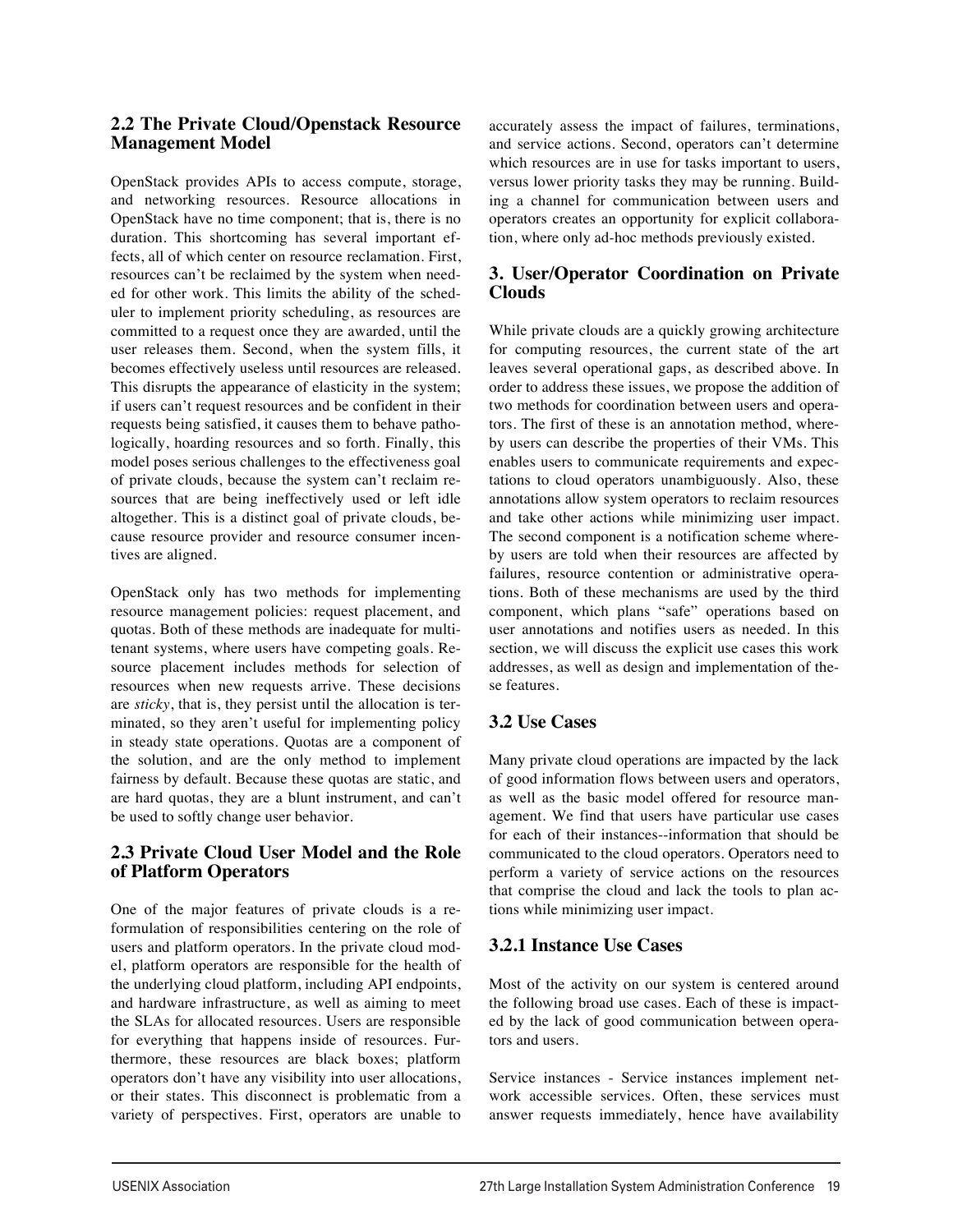requirements, and have provisioned resources in a high availability configuration. They are managed with the help of auto-scaling software such as AWS CloudFormation or Openstack Heat. Fault tolerance is often implemented at the application layer, which can provide additional flexibility for the platform.

Compute-intensive instances - These instances perform batch-oriented computation or analysis workloads. They are throughput oriented workloads, where the results of computation are needed, but not immediately. Batch queues or task managers usually manage this workload internal to the allocation and can restart failed tasks.

Development instances - These instances have the interactive character of service instances, but none of the HA qualities; users access resources directly for development reasons. These instances are not heavily utilized, as with the previous two use cases, and are only used when the user is active. They may contain unique data in some cases.

Ad-hoc/*Bespoke* instances - These instances are the wild west. Users treat some instances like physical machines, building custom configurations and running adhoc tasks. These instances are the most difficult to support, as they likely contain some unique data, and may have long-running application state that could be lost in event of failures or instance reboots.

#### **3.2.2 Operator Use Cases**

Operators need to be able to perform a variety of service actions on the cloud. In both of these cases, uservisible impact must be minimized. This goal is made more difficult by the poor flow of information between users and operators.

#### Resource Maintenance

Components of the cloud need proactive maintenance, for reasons ranging from software updates and security patches to signs of impending failure. In these situations, operators need to effectively coordinate with users. These processed may be manually or automatically initiated, and depending on the circumstances may be synchronous (in the case of impending failures) or asynchronous (in the case of software updates that may be delayed for a limited time).

Rolling updates fall into this category. These updates need to be performed, but do not necessarily have a short-term deadline. Updates could be performed opportunistically when a resource is free, however, opportunity decreases as utilization increases. While this approach can result in substantial progress with no uservisible impact, long-running allocations prevent it from being a comprehensive solution; user-visible operations are usually required on system-wide updates.

Load Shedding

In some cases, the cloud needs available resources for new requests, requiring some resource allocations to be terminated. This can occur due to hardware failure, single tenant deadlines, or a lack of fairness in the schedule. Ideally, load shedding minimizes visible impact to user-run services, as well as the loss of local application state. In short, when resource allocations must be terminated, choose wisely. Our initial load shedding goal is to support a basic, synchronous model. More complex policies will follow as future work.

#### Notifications

A cross-cutting issue with all operator workflows is providing the appropriate notifications to users when actions are taken against resources. Sending an email or opening a service ticket works if an operator manually makes a few service actions during the day. But as service actions are automated, notifications must also become automated.

# **3.3 Design**

The design of poncho is centered around the basic notion that users and operators can coordinate through a combination of resource annotations and system notifications. That is, users and operators agree to mutually beneficial coordination for operations which can potentially cause user-visible outages. These are subtly different from traditional SLAs, where the system operator agrees to provide a particular service level. Rather, in this case, users specify their goals, and the operators provide a best-effort attempt to minimize high impact changes. These goals are approached individually on a tenant by tenant basis, so inter-tenant prioritization doesn't need to be expressed here.

These goals have a few major parts. The first component encodes the impact of service actions on a given instance, and describe conditions where an action will have acceptable impact on the user workload. An example of this is "instance X can be rebooted during the interval between 10PM and 2AM", or "instance Y can be rebooted at any time". The second, closely related part describes how resources should be deallocated, when the system does so. For example, some resources should be snapshotted prior to shutdown, while others can be terminated with no loss of data. A third class of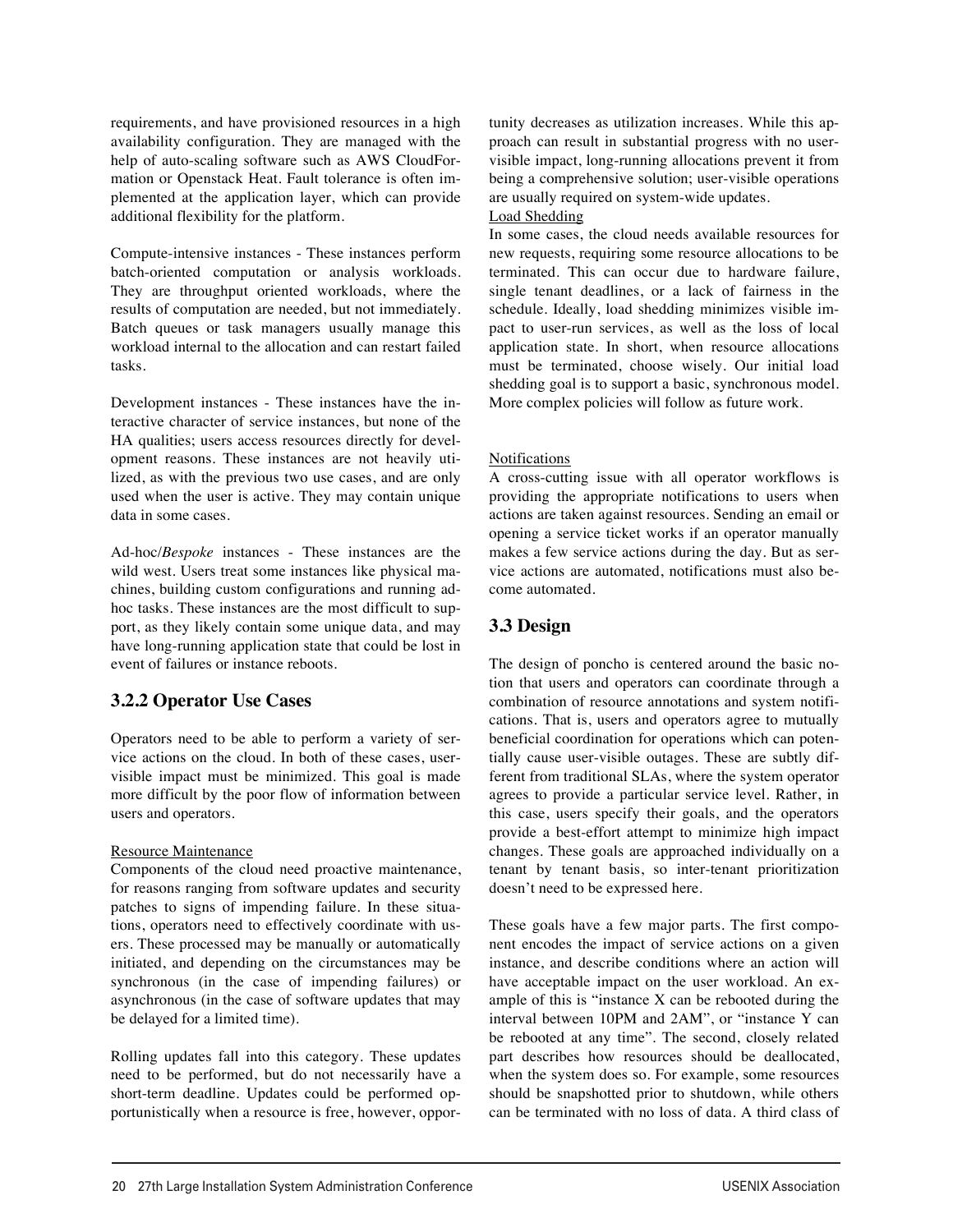annotations describe actions the system should take on the user's behalf, such as killing instances after a specified runtime.

The particular annotations we have chosen enable a key resource management capability: load shedding. With the addition of load shedding, more advanced resource management strategies can be implemented, where they were not previously possible. This outcome is a key deliverable of our design; its importance cannot be understated.

The other major part of poncho's architecture is a notification function. Users can register to be notified when service actions are performed. These notifications describe the resources affected, the action taken, and a basic reason for the action. For example, a notification might tell a user that "instance Z was terminated because of a load shedding event". This would signal that requests to re-instantiate the instance would likely fail. Alternatively, a notification like "instance Z was terminated due to failure" would signal that capacity is likely available for a replacement allocation request. Notifications are delivered on a best effort basis, with a limited number of immediate retries, but no guarantee of reliable delivery. As most of this information is available through default APIs in an explicit way, applications can poll as a fallback.

# **3.3.1 Annotation API**

We have modeled instance annotations as a series of key/value pairs, stored as instance metadata via the preexisting mechanism in OpenStack. [2] These values are described in the table below. Examples of common use cases are show in the following examples section.

Table 2 : Instance annotations, metadata

| Key Name                   | Description                                                       |
|----------------------------|-------------------------------------------------------------------|
| reboot when                | Semicolon delimited list of conditions, see Table<br>3.           |
| terminate when             | Semicolon delimited list of conditions, see Table<br>3.           |
| snap-<br>shot on terminate | Boolean; create a snapshot of the instance before<br>terminating. |
| notify_url                 | URL of service receiving event notifications.                     |
| ha_group_id                | Tenant-unique ID of service HA group.                             |
| ha_group_min               | Minimum number of instances within the HA<br>group.               |
|                            |                                                                   |

#### **Table 3 : Conditional grammar**

| Condition example                  | Description                                                                                                                                         |
|------------------------------------|-----------------------------------------------------------------------------------------------------------------------------------------------------|
| "MinRuntime(durat<br>ion)"         | True if the instance has been running<br>for the specified duration.                                                                                |
| "Notified(interval)"               | True if the interval has elapsed since<br>a scheduled event notification was<br>sent.                                                               |
| "TimeOfDay(start,<br>stop, $(z)$ " | True if the time of day is between<br>start and stop with the optional time<br>zone offset from UTC. Example:<br>"TimeOfDay(22:00, 02:00, -05:00)". |

These attributes specify user goals pertaining to instance reboots and termination, as well as whether instances should be snapshotted upon termination. Users can specify a notification URL where events are submitted, and a tenant-specific high availability group ID. The priority attribute is used to choose between instances when load shedding occurs. If a tenant is chosen for load shedding, and multiple instances are flagged a terminatable, these instances are ordered in ascending order by priority, and the first instance(s) in the list are selected for termination. Priority settings of one tenant do not affect which instances are shed in another tenant.

The high availability group annotations provide a limited set of features: they ensure that cloud operators do not load shed instances that are part of that group and leave it with less than the minimum number of instances allowed. In this implementation the user is still responsible for determining scale-up needs and identifying an HA group failures that occur outside of planned operations.

> The conditional grammar terms shown in Table 3 describe when terminate or reboot actions have acceptable consequences to the user. If multiple predicates are specified, all must be satisfied for the operation to be deemed safe. Note that this condition is merely advisory; failures or other events may result in resource outages causing user impacting service outages regardless of these specifications. This difference is the major distinction between these specifications and SLAs.

# **3.3.2 Notification API**

priority A non-negative integer.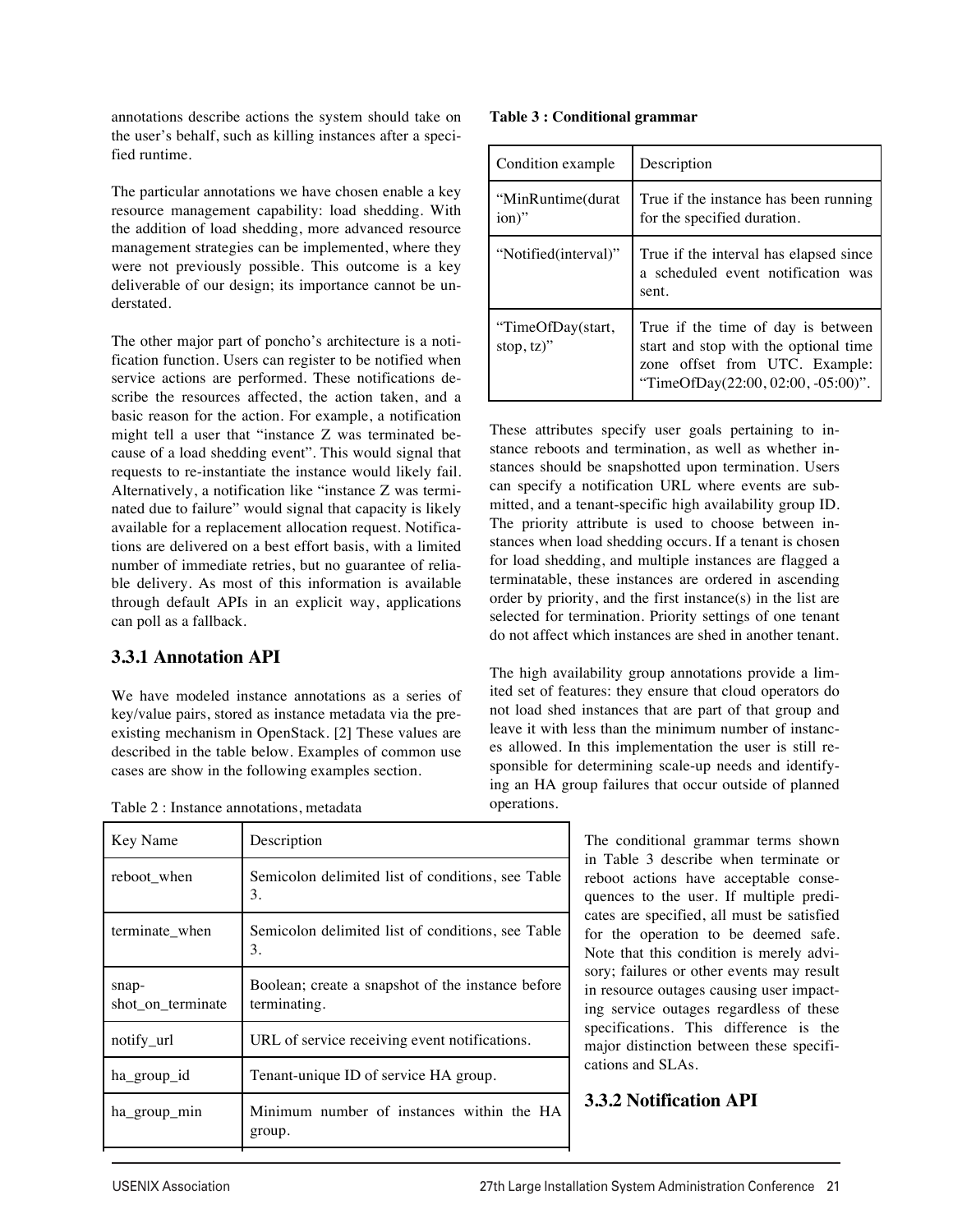The primary goal of the notification API is to inform user about system actions that impact their instances. By annotating the instance with a "notify\_url" tag, the user can specify a URL that listens for events from poncho. Events are sent as JSON encoded HTTP POST requests to the "notify\_url". All events contain the following basic attributes:

- "timestamp" : A timestamp for the event
- "type" : An event type, from a fixed list.

"description" : A descriptive explanation of why this event is happening.

Specific event types contain additional attributes, listed in Table 4.

User-written notification agents are fairly simple. A server responds to the HTTP endpoint registered as a notification URL, and takes appropriate actions. While simple notification agents are fairly general, we have found that most tenants want custom policies depending on their needs.

#### **3.4 Implementation**

We implemented poncho in three parts. The first is a set of scripts that provide a user-centric command line interface to annotate nodes. The second is a notification library that is used by administrative scripts to notify userspace agents upon administrative action. The third is a set of administrative scripts that can be run interactively or periodically to shed load, service nodes, or kill time limited tasks. This final component is run periodi-

| Event Type          | Description and supplemental information                                                                                                                                                                      |
|---------------------|---------------------------------------------------------------------------------------------------------------------------------------------------------------------------------------------------------------|
| reboot_scheduled    | A reboot has been scheduled. Includes the instance ID, name and reboot time.                                                                                                                                  |
| rebooting           | The instance is now rebooting. Includes the instance ID, name.                                                                                                                                                |
| terminate_scheduled | The instance has been scheduled to be terminated. Includes the instance ID, name<br>and a termination time.                                                                                                   |
| terminating         | The instance is now being terminated. Includes the instance ID and name.                                                                                                                                      |
| terminated          | The instance was terminated at some point in the past. This notification is used for<br>service failures where the instance cannot be recovered. Includes the instance ID<br>and name.                        |
| snapshot_created    | A snapshot of the instance has been created. Includes the instance ID, instance<br>name and the ID of the created snapshot.                                                                                   |
| ha_group_degraded   | The HA group for this instance no longer has the minimum number of instances.<br>Includes the HA group ID and a list of instance IDs for instances still active within<br>that group. Sent once per HA group. |
| ha_group_healthy    | The HA group for this instance has transition from degraded to healthy. Includes<br>the HA group ID and the list of instances active within the group. Sent once per<br>HA group.                             |
| shed_load_request   | A request by the operators to the tenant to deallocate instances if possible. This is<br>sent out once for every unique notification URL within the tenant.                                                   |

Currently instances default to no notification URL. We have implemented an optional configuration of Poncho that formats messages for these instances as an email to the instance owner. For the HA group and shed-load events, messages are sent as emails to the tenant administers.

cally in our initial prototype. The primary goal of this prototype is to gain some experiences coordinating with users in a productive fashion, so the system itself is deliberately simplistic until we validate our basic model.

Our initial implementation of poncho is intended to function as a force multiplier, whereby administrators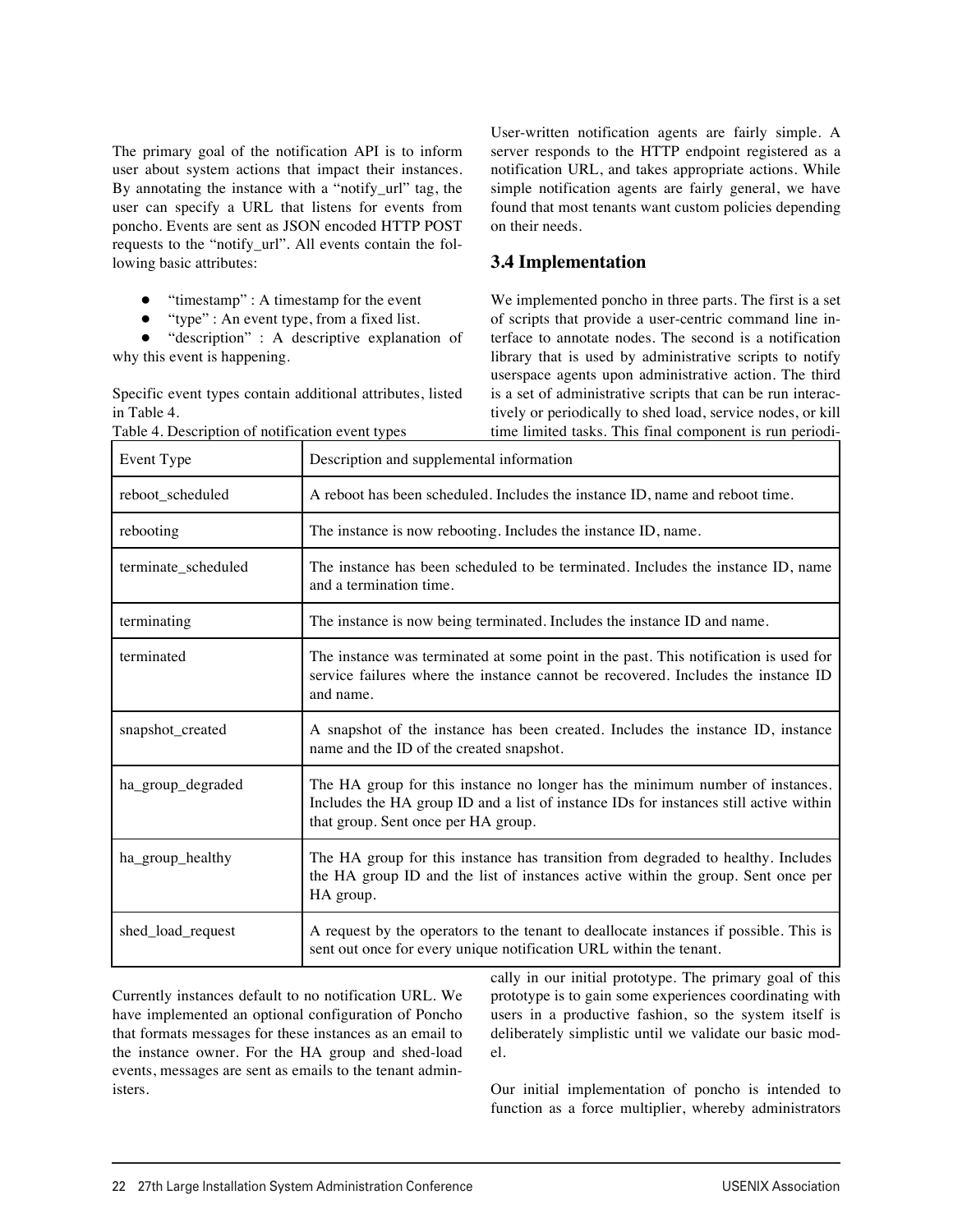and users perform roughly similar sorts of tasks with the aid of scripts that streamline these processes. Operators gain the ability to perform some service actions in an automated fashion, and begin to understand the impact of service options. Users gain the ability to submit allocation requests for fixed duration, with automatic termination, as well as the ability to communicate information about their workloads, like the impact of instance outages.

Poncho is an open-source Python application, leveraging existing OpenStack Python APIs and is compatible with any Openstack deployment running Essex or newer releases. It is available on Github [12].

While we hope to integrate similar functionality into Openstack, this version has been implemented in a minimally invasive fashion. Our goal in this effort is to gain sufficient experience to develop a comprehensive model for user/operator interactions. Once we have some confidence in our model, we plan to develop an Openstack blueprint and an implementation suitable for integration into Openstack itself.

# **3.5 Example Use Cases**

For instances that have no annotations, a default annotation is assumed which meets most users expectations for cloud instances:

```
{ "terminate_when" : false, "reboot_when" : true }
```
This annotation declares instance reboots to be safe at any time, but terminations to be deemed unsafe at any time.

Running an instance for development work is a common use case on Magellan. For this case, we define a minimum runtime of twelve hours, a full day of work, before the instance can be terminated; we also enable automatic snapshotting since the user may have important work that needs to be saved. Our conservative policy is for tenants to delete unnecessary snapshots.

{ "terminate\_when" : "MinRuntime(12h)", snapshot\_on\_terminate : true }

For workloads that are throughput oriented, there are a number of annotation configurations that might work. The following annotation ensures that a minimum number of instances are working for the HA group, that the user is notified one hour before any scheduled events and that this instance is only considered after instances in the same tenant with a lower priority score:

{ "terminate\_when" : "Notified(1h)", "ha\_group\_id" : 12,

 "ha\_group\_min" : 5, priority : 10, "notify\_url" : "http://example.com/notifications" }

# **4. Experiences and Discussion**

An initial version of poncho has been deployed to users on Magellan. Many of our tenants are invested in helping us to develop the user model and resource management capabilities, because they notice the lack of communication, and feel they are using resources inefficiently. Initial user responses have been enthusiastic.

At this point, our two largest tenants have begun to use these interfaces. One of these tenants has a throughput dominated workload, and had previously communicated this to us in an ad-hoc manner. In effect, the interfaces provided by this system formalize a manual arrangement. Another of our major tenants has a development heavy workload, and had been looking for a system that reaped old instances after taking snapshots for several months. A third tenant, with a workload that consists of a combination of development and throughput-oriented instances has also agreed to begin using these interfaces as well. At this point, we have only tested poncho's functionality in an artificial setting; we have not needed to shed load or service poncho-mediated resources yet; the system is fairly reliable, and all instances are not yet tagged.

Our initial experiences with users have shown two basic models. Users with throughput oriented workloads are able to integrate these methods into their workflows relatively easily, as all of their resources are started up in a uniform way. Interactive users, largely instantiating development instances, start their instances in a variety of different ways, making uniform adoption considerably more difficult. These latter kinds of instances consume resources in a bursty fashion, while occupying resources consistently. In our experiences, tenants want to set custom policies for their development instances. This approach is similar in philosophy to the one taken by Netflix's Janitor Monkey, and consolidates policy at the tenant level, not with either the system or individual users.

It remains an open question how broad adoption of these APIs will be across tenants on our system. For this reason, it was critical to set a reasonable default set of annotations for instances. Once clear conservative option is to define both instance reboots and terminations as invasive. Another more flexible option allows re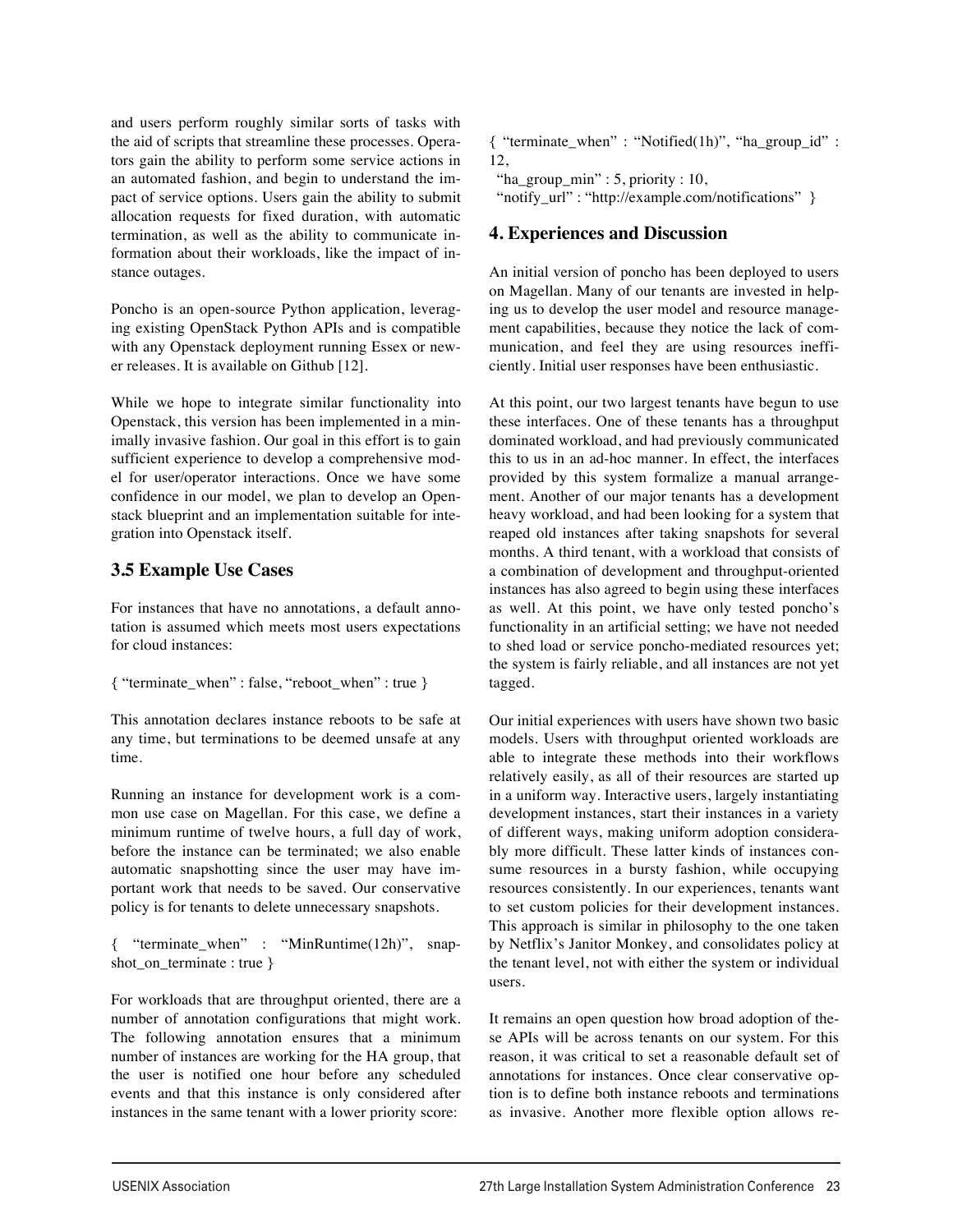boots with 24 hour calendar notice emailed to users while still deeming terminations as invasive. We have chosen this latter option, as it gives users some incentive to learn these APIs and put them into use if they have a sensitive workload.

With the addition of load-shedding capabilities, we enable Openstack to implement a range of scheduling algorithms familiar from public clouds and HPC systems. This core capability is the fundamental infrastructure for AWS spot instances, and HPC system scavenger queues. We plan to explore these options for improving system productivity.

Clouds put operators/system administrators into the role of building API driven services for their organizations. These new services implicitly include a collaborative function with users, with a division of responsibilities (which is familiar to administrators) and an abstraction barrier, which is new. In our view, it is critical that cloud operators be proactive, and help to design effective coordination facilities to enable users to use resources effectively, both in throughput-oriented computational workloads and availability-oriented service workloads. APIs, which provide services to users, can just as easily be used to provide services to operators. With this sort of approach, traditionally expensive problems can be simply solved. Solutions of this kind are critical if private clouds are to grow to their full potential.

#### **5. Background and Related Work**

The problems of effective communication with users to enable efficient resource management, including loadshedding, are old ones in system management. In HPC systems, resource allocations are explicitly annotated with a maximum runtime. HPC schedulers, such as Maui[17], and Slurm[18] can use these annotations to implement scheduling algorithms such as conservative backfill[25]. The availability of maximum runtimes also enable deterministic draining of resources, a luxury unavailable on private clouds due to the private cloud resource allocation model. In [24], the authors explore instituting explicit resource leases on top of the cloud resource allocation model.

Public clouds have some features that enable effective coordination between platform operators and cloud users. Amazon's Spot Instances[15] are a prime example of that, and is specifically built on top of loadshedding techniques.

AWS and Rackspace both have an API specifically for coordinating planned outages. Instance and hypervisor reboots are scheduled and that schedule is queryable by the user. In some cases users may elect to reboot instances at a time of their choosing before the scheduled maintenance window.[1,3] This enables users to perform the required upgrades in a controlled fashion, e.g. when personnel are available to diagnose and fix unexpected issues with the upgrade.

Support for high availability service groups are widely supported; AWS and Microsoft Azure include mechanisms to build such services. [1,7] In private cloud software stacks, Openstack (via Heat[16]) and Eucalyptus both support similar mechanisms.

Several systems provide auto-scaling functionality, which could be configured to receive events from poncho. AWS includes integrated auto-scaling services, as does Azure. Heat provides related functionality for the Openstack ecosystem. Some of these systems use VM profiling tools to identify applications with high CPU or memory load to be scaled.

Public cloud operators manage user expectations with SLAs. This approach is quite effective in conjunction with variable pricing across service classes. Our approach is slightly different, using annotations to signal user desires, as opposed to making guarantees to the users.

Rightscale[26] and Cycle Computing[27] are third party resource management environments that implement advanced policies on top of public and private clouds for service and throughput-oriented workloads, respectively.

In [8], the authors propose a strategy of improving private cloud utilization with high-throughput Condor tasks, which can implicitly be terminated at any time. This strategy, similar to Amazon's spot instance strategy, is less flexible than coordination solution presented in this paper, as it solely addresses the utilization problem, not the more general resource evacuation and load shedding problems.

Netflix's Simian Army[13] contains some resource management features that we intentionally designed into poncho. While most of the Simian Army application is concerned with testing the fault tolerance of Netflix's video streaming services, the Janitor Monkey application identifies idle development instances and terminates them after warning the owner. [14]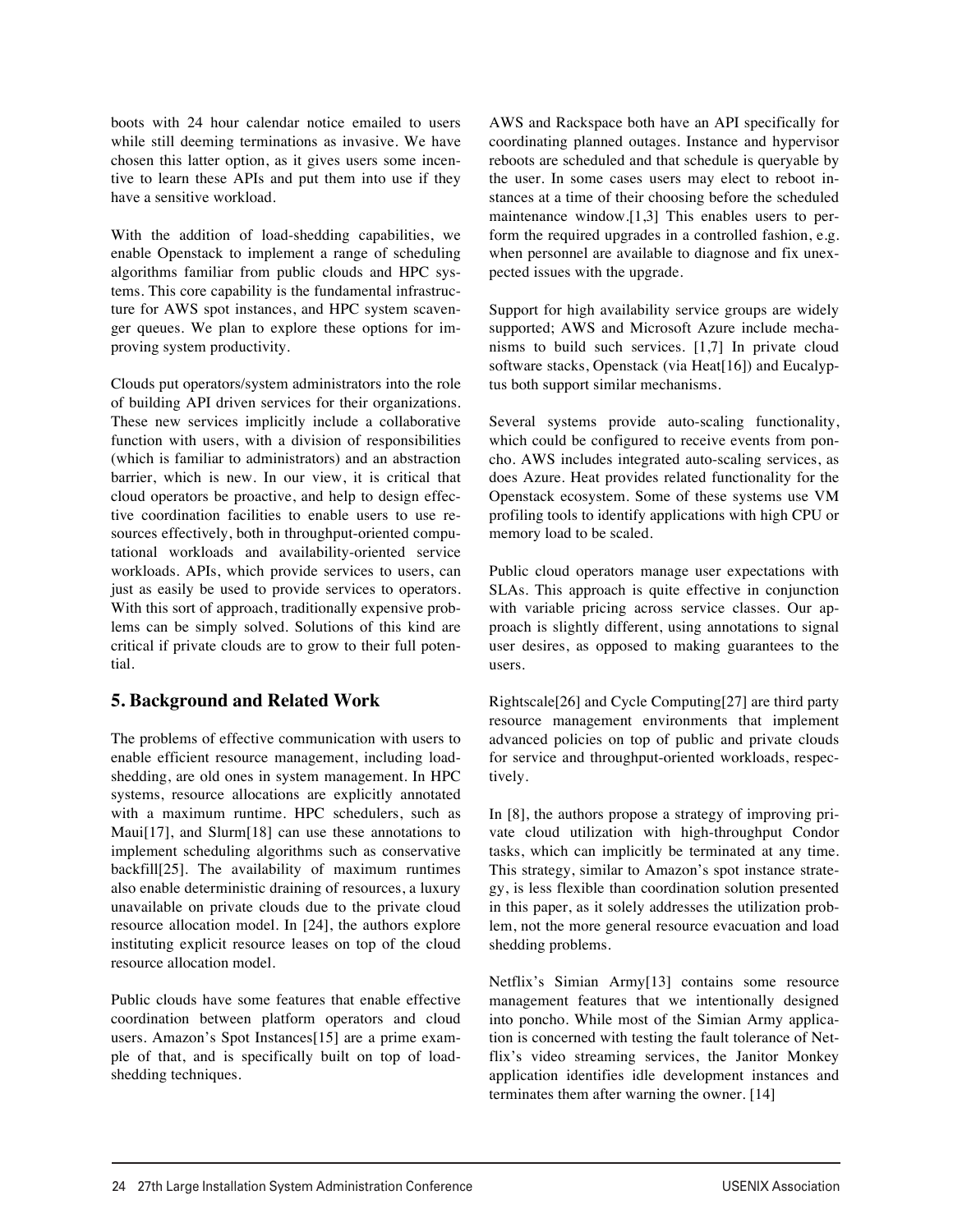### **6. Conclusions**

In this paper, we have presented the design and implementation of poncho, a tool that enables better communication between private cloud operators and their users, as well as early experiences with the tool. Our initial implementation of poncho is relatively simplistic, and primarily aims to validate our model for API-driven coordination between users and cloud operators. Poncho has been deployed to users, and initial feedback has been positive, suggesting users are willing to make use of such interfaces if it makes their lives easier or enables more efficient use of computing resources.

One goal in writing this paper was to begin a community discussion of this communication breakdown. As adoption of private clouds grows, these issues will grow more serious, particularly as these systems become more saturated. As a largely non-technical issue, we believe that broad experimentation, on real users, is the best way to develop effective solutions. Moreover, it is critical that system administrators, as they become private cloud operators, remain cognisant of these issues, and strive to minimize their impact.

Finally, as service-oriented computing infrastructure, like private clouds, becomes widespread, operators (and system administrators) will increasingly find their users hidden away behind abstraction barriers, from virtual machines to PaaS software and the like. Both building effective collaborative models with users, and designing APIs that are efficient and productive, are critical tasks that system administrators are uniquely equipped to address within their organizations.

# **7. Future Work**

This work is a set of first steps toward improved communication between users and operators on Openstack private clouds. The prototype described here is a simple implementation of such a conduit, no doubt it will be refined or even redesigned as users develop more sophisticated requirements, driven by their application workloads.

One of the critical pieces of infrastructure provided by this system is a mechanism that can be used for load shedding, as well as a way to communicate with users when this action is required. As a building block, load shedding enables a whole host of more advanced resource management capabilities, like spot instances, advanced reservations, and fairshare scheduling. After our initial assessment of this coordination model is complete, we plan to build an active implementation, that can directly implement these features.

Notifications, particularly the explicit load-shedding request, enable the creation of hierarchical cooperative resource managers, which is probably the best path forward for integration with traditional resource managers.

#### **References**

[1] **Amazon EC2 Maintenance Help**, http://aws.amazon.com/maintenance-help/ on 4/30/2013.

[2] **OpenStack API Documentation** http://api.openstack.org/api-ref.html

[3] **Preparing for a Cloud Server Migration,** retrived from

http://www.rackspace.com/knowledge\_center/article/pr eparing-for-a-cloud-server-migration on 4/30/13.

[4] **Provisioning Policies for Elastic Computing Environments**, Marshall, P., Tufo, H., Keahey, K. *Proceedings of the 9th High-Performance Grid and Cloud Computing Workshop and the 26th IEEE International Parallel and Distributed Processing Symposium (IPDPS)*. Shanghai, China. May 2012.

[5] **A Comparison and Critique of Eucalyptus, OpenNebula and Nimbus**, Sempolinski, P.; Thain, D. *IEEE Second International Conference on Cloud Computing Technology and Science (CloudCom), 2010*, pp.417-426, Nov. 30 2010-Dec. 3 2010http://www3.nd.edu/~ccl/research/papers/ psempoli-cloudcom.pdf

[6] **Nova API Feature Comparison**, retrieved from https://wiki.openstack.org/wiki/Nova/APIFeatureComp arison on 4/30/13.

[7] **Windows Azure Execution Models**, retrived from http://www.windowsazure.com/en-

us/develop/net/fundamentals/compute/ on 4/30/13.

[8] **Improving Utilization of Infrastructure Clouds**, Marshall, P., Keahey K., Freeman, T. Proceedings of the IEEE/ACM International Symposium on Cluster, Cloud and Grid Computing (CCGrid 2011), Newport Beach, CA. May 2011.

[9] **Manage the Availability of Virtual Machines**, http://www.windowsazure.com/en-

us/manage/linux/common-tasks/manage-vm-

availability/ retrived on 30 April 2013.

[10] **Troubleshooting in Windows Azure**, http://www.windowsazure.com/en-

us/manage/linux/best-practices/troubleshooting/ retrived on 30 April 2013.

[11] **Magellan: Experiences from a Science Cloud**, Lavanya Ramakrishnan, Piotr T. Zbiegel, Scott Camp